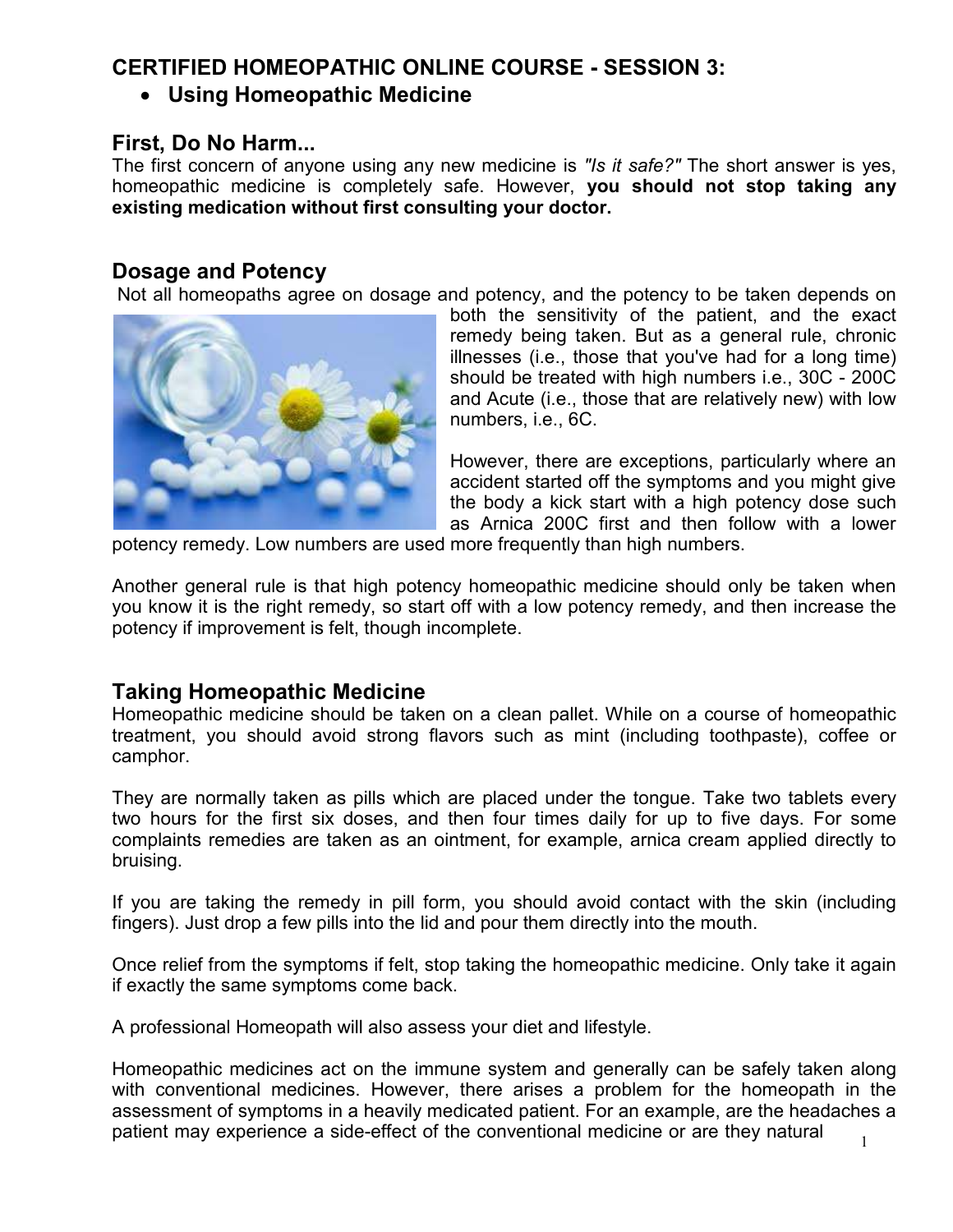to the patient? Homeopaths generally like to treat patients who are giving them clean symptom pictures. It can be problematic to distinguish these symptoms in a heavily medicated patient. Having said that, if a patient is being treated with both forms of medicines, as the homeopathic improves the state of the patient, conventional medicines can be reduced. Many conventional doctors will work hand-in-hand with alternative practitioners and will often recommend homeopathy when faced with patients who don't seem to improve using conventional approaches.

#### **Finding a Homeopath with the Web**

A web based homeopath tool is no substitute for seeing a real live homeopath in the flesh. A homeopath may well use a web tool to analyze your case, but the advantage of seeing a homeopath is the experience they have in taking your symptoms; they will include information which you may not consider important, and which you may not even be able to judge (such as your state of mind).

Your national Homeopathic association will publish a list of members, which meet the regulations set out by that organization.

Beware of paying for an online or e-mail consultation, as this is no substitute for a face-to-face meeting with a qualified and experienced practitioner. If you cannot physically get to a homeopath or you would rather the anonymity of an online diagnosis, please remember that it is not a substitute for professional medical advice.

#### **Homeopathy Differs from Conventional Medicine**

How does the concept of homeopathy differ from that of conventional medicine? Very simply, homeopathy attempts to stimulate the body to recover itself. Let's look at an example: the common cough.

First, we must accept that all symptoms, no matter how uncomfortable they are, represent the body's attempt to restore itself to health. Instead of looking upon the symptoms as something wrong which must be set right, we see them as signs of the way the body is attempting to help itself. Instead of trying to stop the cough with suppressants, as conventional medicine does, a homeopath will give a remedy that will *cause* a cough in a healthy person, and thus stimulate the ill body to restore itself.

Second, we must look at the totality of the symptoms presented. We each experience a cough in our unique way. Yet conventional medicine acts as if all coughs were alike. It therefore offers a series of suppressive drugs something to suppress the cough, something to dry the mucus, something to lower the histamine level, something to ease falling asleep.

Homeopathy, on the other hand, looks for the one substance that will cause similar symptoms in a healthy person. The person with a cough characterized by being worse when breathing cold air, and sounding like a deep bark, will need a quite different remedy than the person whose cough is loose in the morning, dry in the evening, and better when sitting up in bed. They are characterized both as "coughs" but they are different illnesses in the individuals, and therefore require different homeopathic treatment.

 $\mathfrak{D}$ In conventional medical thought, health is seen simply as the absence of disease. You assume that you are healthy if there is nothing wrong with you. To a person versed in homeopathy, health is much more than that. A healthy person is a person who is free on all levels: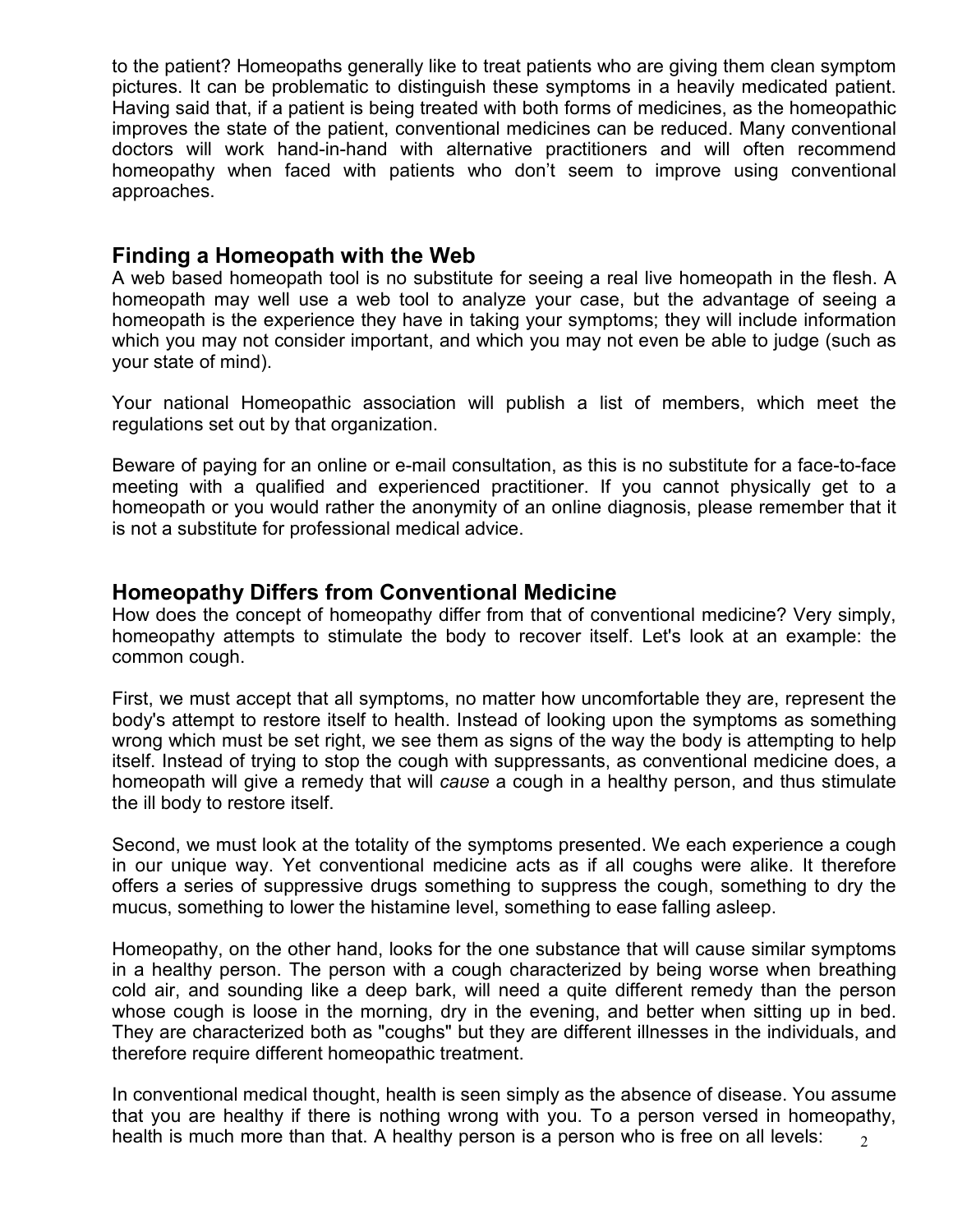physical, emotional, and mental. Obviously, a person with a broken leg is not free, on the physical level, to move around. But on a more subtle level, a person who cannot eat certain foods or is allergic to certain materials is also experiencing a lack of freedom. It is a good emotional release to cry at a "tear jerker" movie, but someone who continues to cry for several weeks afterwards is experiencing a lack of freedom on the emotional level. Likewise, a person who cannot absorb what he has read or cannot remember day-to-day appointments is experiencing a restriction on the mental level. The homeopath recognizes such limitations and attempts, through the use of the properly selected remedies, to restore the person to health and freedom.

An important basic difference exists between conventional medical therapy and homeopathy. In conventional therapy, the aim often is to control the illness through regular use of medical substances, even if the medication is nothing more than vitamins. If the medication is withdrawn, however, the person returns to illness. There has been no cure. A person who takes a pill for high blood pressure every day is not undergoing a cure but is only controlling the symptoms. Homeopathy's aim is the cure: "The complete restoration of perfect health," as Dr. Samuel Hahnemann said.

#### **Homeopathic Medicines**

Homeopathic medicines are drug products made by homeopathic pharmacies in accordance with the processes described in the Homeopathic Pharmacopoeia of the United States the official manufacturing manual recognized by the FDA. The substances may be made from plants such as aconite, dandelion, plantain; from minerals such as iron phosphate, arsenic oxide, sodium chloride; from animals such as the venom of a number of poisonous snakes, or the ink of the cuttlefish; or even from chemical drugs such as penicillin or streptomycin. These substances are diluted carefully until little of the original remains.

A plant substance, for example, is mixed in alcohol to obtain a tincture. One drop of the tincture is mixed with 99 drops of alcohol (to achieve a ratio of 1:100) and the mixture is strongly shaken. This shaking process is known as succession. The final bottle is labeled as "1C." One drop of this 1C is then mixed with 100 drops of alcohol and the process is repeated to make a 2C. By the time the 3C is reached, the dilution is 1 part in 1 million! Small globules made from sugar are then saturated with the liquid dilution. These globules constitute the homeopathic medicine.

Although such infinitesimal quantities are considered by some to be no more than placebos, the clinical experience of homeopathy shows that the infinitesimal dose is effective: it works upon unconscious people and infants, and it even works on animals.

It is important to remember, however, that a medicine is homeopathic *only* if it is taken based upon the similar nature of the medicine to the illness. A medicine labeled as "homeopathic" will work only if it is *homeopathic* to the symptoms presented.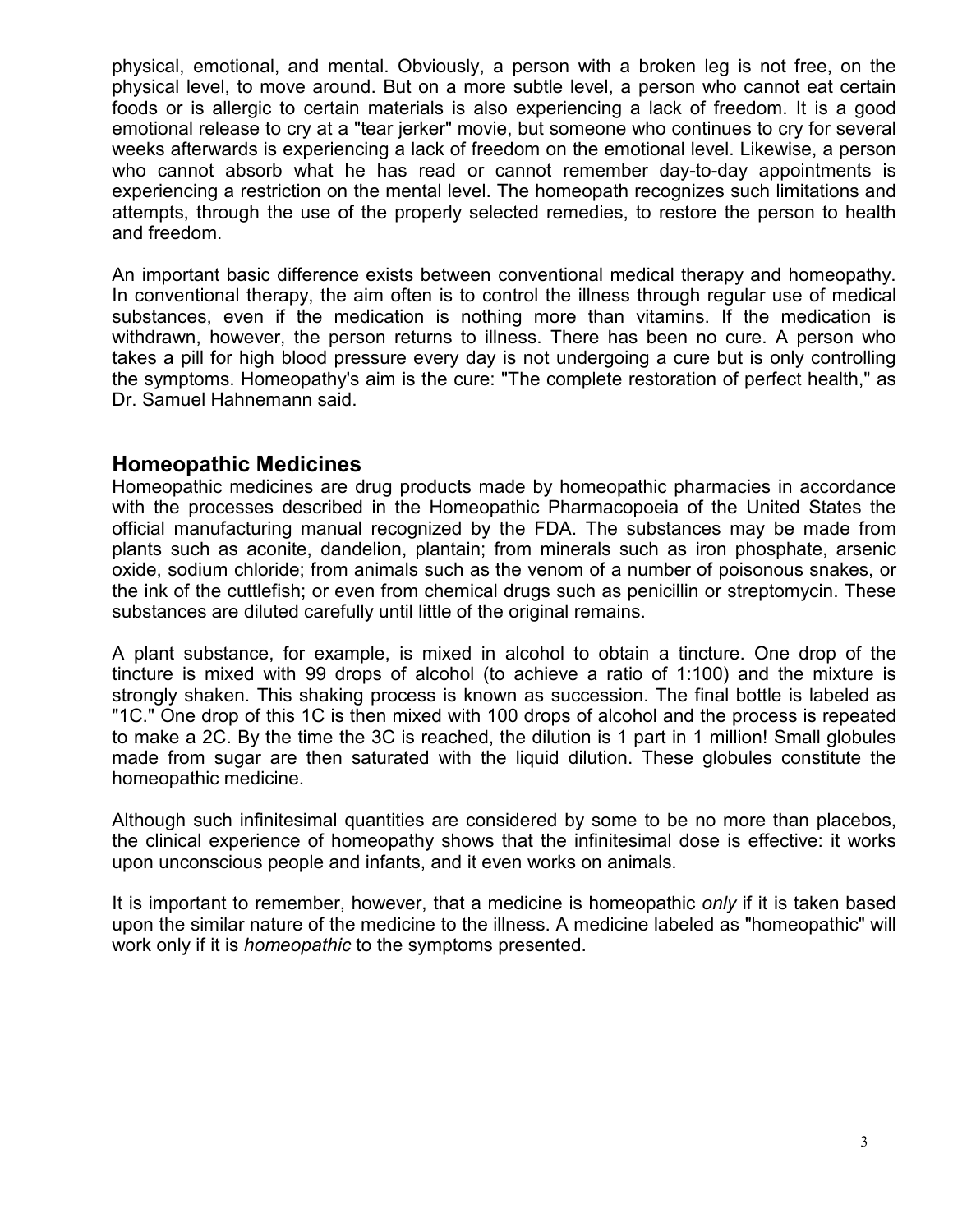# **Difference between Herbs and Homeopathy**

 Herbal preparations are made from plants which are ground to a fine state and made into capsules for consumption. These crude herbs can have side-effects and should be prescribed by a qualified herbalist, naturopath or homeopath. Homeopathic medicines are made from plants, minerals, metals, salts and animal products. They are very deep-acting and are prepared systematically to reduce side-effects, yet treat at the deepest levels. A temporary aggravation of symptoms may occur on taking homeopathics. As the medicines boost the body's own ability to heal itself, these aggravations are only very temporary and are followed by relief of the ailments and can indicate a good "simillimum" choice



# **Timeline for Results of Taking Homeopathic Medicine**

This entirely depends on the vitality of the client and the chronicity of complaints. A client who is generally very weak and exhausted with a complaint of many years duration will take longer to heal than a person with a recent complaint and with generally a very high vitality. The medicines are taken in small quantity and over limited periods of time, usually at most a week or two. Then the homeopath will like to wait and see the effects of the medicine before increasing the dosage or perhaps changing the medicine as new symptom pictures arise. The goal is to treat the patient in as short a time and with as little medicine as possible to affect a cure. There is no such thing as taking homeopathy indefinitely, as there is with conventional medicine treatment. If the homeopathic medicine is not working, then the homeopath may have not chosen the best one for the client or the pathology is too far advanced for complete recovery.

### **Treatment Using Homeopathy for Terminally ill Patients**

When a patient's pathology has become too deep for complete return to health, there are



many homeopathic medicines for palliation of symptoms. Medicines can be used to reduce anxiety, fears, depression, gastro-intestinal upsets and even the pain of the more advanced illnesses. It is always better to try than not, in the treatment of deep pathology. There are always the cases of remarkable recoveries in any form of medicine and these cases continue to perplex and delight us all. Moreover, it seems that clients who do have these remarkable recoveries have one thing in common. They make a quantum shift in their view of the

world and their approach to health. For further reading see *Remarkable Recovery by Caryle Hirshberg & Marc Ian Barasch.*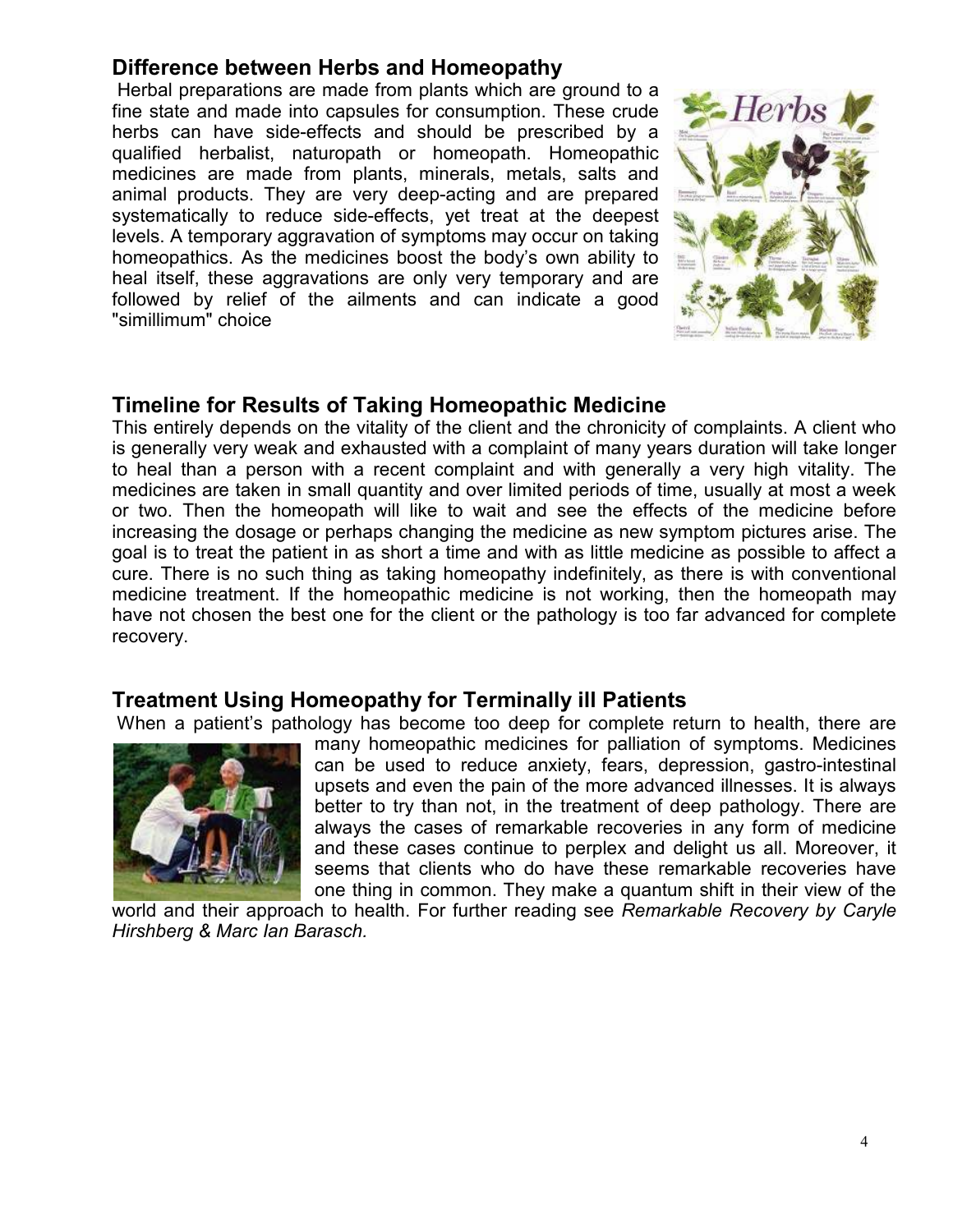### **Safety of Homeopathy for Children and the Elderly**

Homeopathy is particularly successful in the treatment of children's conditions. With their high



vitality, they respond quickly to medicines and in acute illnesses, even epidemics, homeopathy is used worldwide. The elderly, while having a lifetime of insults to the body, can be successfully treated within the limitations of their vitality and conditions. There are medicines especially good for building up weak bodies, improving digestion, aiding with sleep problems and relieving the depression so often seen in the elderly. As always, improvement depends on the level of fight in the body both on the mental and physical levels.

#### **Side-Effects of Vaccinations**

 Homeopathy has been compared by analogy with vaccination. The use of micro-doses of a substance to improve immunity is the foundation of homeopathy. However, the difference lies

in the preparation of homeopathics. Many people who react badly to vaccinations have found relief in homeopathy. Some may experience immediate and acute swelling of the limb at the site of the needle, others find that their children develop asthma concurrently or after vaccination, while others develop ear, nose and throat conditions, warts and other skin conditions. Many people would not associate these things as being connected with vaccinations, while Homeopaths take these associations seriously



into account. Homeopaths have in their arsenal of medicines, just such ones for these kinds of reactions to vaccinations. We are all individual and we all react according to our particular susceptibilities.

#### **Pharmacy-Bought Homeopathics in Mixtures**

Generally speaking, Homeopaths do not prescribe mixtures. Their basic tenant is to use only one medicine at a time. This makes sense in light of the confusion which can arise. If several are used, which medicine is working? The mixtures sold in health food stores and pharmacies for example for the treatment of bronchitis, eczema etc., use combinations of several medicines known to clinically treat such conditions. If clients wish to try these, it may be a good way to experience homeopathy. However, if they do not improve, they should not take these indefinitely, nor should they discount homeopathy. There are several explanations in this case. Either the best medicine for them is not included in the mixture, or the pathology is too far advanced, or the low dose of the mixtures is not sufficient to address the problem. If they do improve, it means that one of the medicines in the mixture is having an effect, but long term taking of these mixtures can result in aggravations. No medicine should be taken for long periods of time. If there is no improvement, consult a professional.